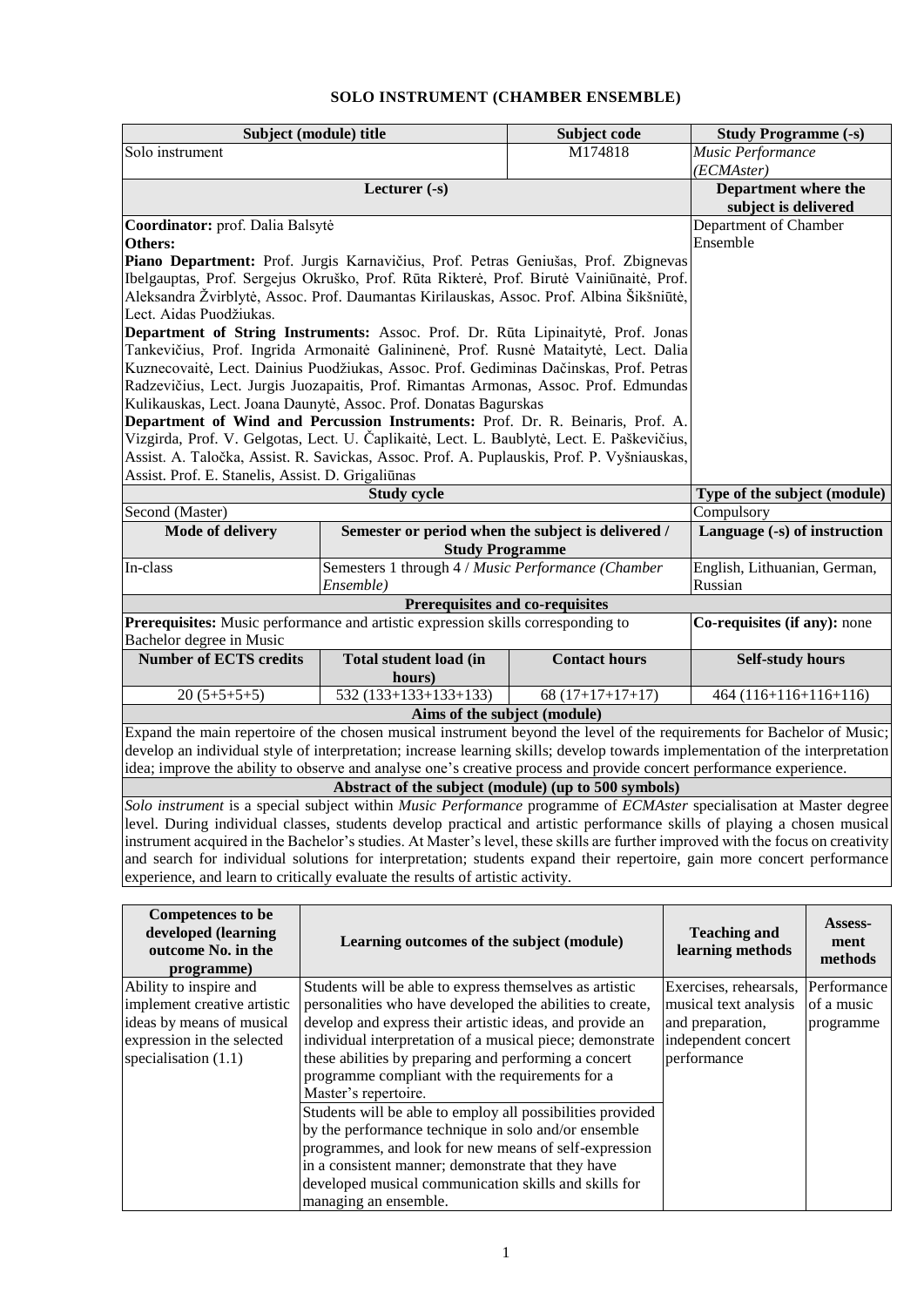| Good knowledge of music<br>theory, history and cultural<br>contexts, their links with<br>traditions of interpretation<br>(2.1) | Students will acquire good knowledge of musical<br>language, historical development and performance<br>practice of a repertoire in the selected specialisation<br>(individual periods, styles, genres, etc.); be able to use<br>this knowledge and/or art research in all stages of<br>preparation of musical programmes to support their<br>interpretational decisions |                                 |                         |
|--------------------------------------------------------------------------------------------------------------------------------|-------------------------------------------------------------------------------------------------------------------------------------------------------------------------------------------------------------------------------------------------------------------------------------------------------------------------------------------------------------------------|---------------------------------|-------------------------|
| Ability to broaden creative                                                                                                    | Students will develop a solid concert repertoire of the Exercises, rehearsals,                                                                                                                                                                                                                                                                                          |                                 | Performance             |
| experience through                                                                                                             | volume that is compliant with the requirements for independent concert                                                                                                                                                                                                                                                                                                  |                                 | of a music              |
| initiation of and                                                                                                              | Master's degree and selected specialisation and gain performance/artistic                                                                                                                                                                                                                                                                                               |                                 | programme,              |
| artistic activity (3.1)                                                                                                        | engagement in independent concert experience by participating in at least four public activity<br>concerts during the studies.                                                                                                                                                                                                                                          |                                 | performance<br>practice |
| Ability to analyse and                                                                                                         | Using intellect and erudition, students will be able to                                                                                                                                                                                                                                                                                                                 | Independent concert             | report                  |
| critically assess creative                                                                                                     | analyse and critically assess creative processes and their                                                                                                                                                                                                                                                                                                              | performance/ artistic           |                         |
| processes and their                                                                                                            | significance in the changing contemporary cultural                                                                                                                                                                                                                                                                                                                      | activity, discussion            |                         |
| significance in the context                                                                                                    | context; anticipate potential trends in the development of                                                                                                                                                                                                                                                                                                              |                                 |                         |
| of contemporary culture                                                                                                        | performance art and possibilities for influencing them                                                                                                                                                                                                                                                                                                                  |                                 |                         |
| (4.1)                                                                                                                          | with their artistic ideas, and demonstrate these abilities in                                                                                                                                                                                                                                                                                                           |                                 |                         |
|                                                                                                                                | the research thesis.                                                                                                                                                                                                                                                                                                                                                    |                                 |                         |
|                                                                                                                                | Students will be able to analyse and critically assess the                                                                                                                                                                                                                                                                                                              | Interview, discussion Interview |                         |
|                                                                                                                                | process and results of their own creative activity and that                                                                                                                                                                                                                                                                                                             |                                 |                         |
|                                                                                                                                | of other artists; provide suggestions for their own                                                                                                                                                                                                                                                                                                                     |                                 |                         |
|                                                                                                                                | improvement; adapt to changing conditions of the                                                                                                                                                                                                                                                                                                                        |                                 |                         |
|                                                                                                                                | creative context and present their insights in practical                                                                                                                                                                                                                                                                                                                |                                 |                         |
|                                                                                                                                | training, seminars and/or classes of excellence,                                                                                                                                                                                                                                                                                                                        |                                 |                         |
|                                                                                                                                | preparation of Master's art project/projects and art                                                                                                                                                                                                                                                                                                                    |                                 |                         |
|                                                                                                                                | research related to creative activity.                                                                                                                                                                                                                                                                                                                                  |                                 |                         |
| Systemic and analytical                                                                                                        | Students will gain a deep understanding of links between                                                                                                                                                                                                                                                                                                                | Exercises, rehearsals,          | Performance             |
| thinking $(6.1)$                                                                                                               | theoretical and practical studies of performance art; be                                                                                                                                                                                                                                                                                                                | musical text analysis           | of a music              |
|                                                                                                                                | able to see their causal relationships; use these abilities                                                                                                                                                                                                                                                                                                             | and preparation,                | programme               |
|                                                                                                                                | for their artistic development in preparation and                                                                                                                                                                                                                                                                                                                       | independent concert             |                         |
|                                                                                                                                | presentation of final Master works (art project/projects                                                                                                                                                                                                                                                                                                                | performance                     |                         |
|                                                                                                                                | and Final thesis).                                                                                                                                                                                                                                                                                                                                                      |                                 |                         |
| Ability to work and                                                                                                            | Students will be able to learn independently; integrate                                                                                                                                                                                                                                                                                                                 |                                 |                         |
| improve $(7.1)$                                                                                                                | knowledge and solve artistic and scientific problems                                                                                                                                                                                                                                                                                                                    |                                 |                         |
|                                                                                                                                | based on new and/or limited information in an organised                                                                                                                                                                                                                                                                                                                 |                                 |                         |
|                                                                                                                                | manner; be able to work and improve by independently                                                                                                                                                                                                                                                                                                                    |                                 |                         |
|                                                                                                                                | preparing and presenting the programme/programmes of                                                                                                                                                                                                                                                                                                                    |                                 |                         |
|                                                                                                                                | final Master's art project/projects and art research.                                                                                                                                                                                                                                                                                                                   |                                 |                         |

|                                                                                                                                                                                                                                         | <b>Contact hours</b> |                    |          |                                             |                                          |                                              |                  | Self-study          |                         |                                                                                      |
|-----------------------------------------------------------------------------------------------------------------------------------------------------------------------------------------------------------------------------------------|----------------------|--------------------|----------|---------------------------------------------|------------------------------------------|----------------------------------------------|------------------|---------------------|-------------------------|--------------------------------------------------------------------------------------|
| Topics (repertoire)                                                                                                                                                                                                                     |                      |                    |          |                                             |                                          |                                              |                  |                     | assignments             |                                                                                      |
|                                                                                                                                                                                                                                         |                      | Individual classes | Seminars | small<br>Ξ.<br>Practical training<br>groups | in large<br>Practical training<br>groups | rehearsals/consultations<br>Exam preparation | Examination/test | Total contact hours | <b>Self study hours</b> |                                                                                      |
| Semesters 1, 2, 3                                                                                                                                                                                                                       |                      |                    |          |                                             |                                          |                                              |                  |                     |                         |                                                                                      |
| Preparation of an artistic<br>1.<br>programme, freely (in terms of<br>style) selected by the student (the<br>piece (-s) can be performed both<br>during the examination and the<br>academic concerts. Programme<br>duration - 20 min.). |                      | 16                 |          |                                             |                                          |                                              |                  | 16                  | 116                     | Analysis and<br>preparation of musical<br>text, sound audio<br>recordings, exercises |
| Examination<br>2.                                                                                                                                                                                                                       |                      |                    |          |                                             |                                          |                                              |                  | 1                   |                         |                                                                                      |
| <b>Total:</b>                                                                                                                                                                                                                           |                      | 16                 |          |                                             |                                          |                                              | 1                | 17                  | 116                     |                                                                                      |
| <b>Semester 4</b>                                                                                                                                                                                                                       |                      |                    |          |                                             |                                          |                                              |                  |                     |                         |                                                                                      |